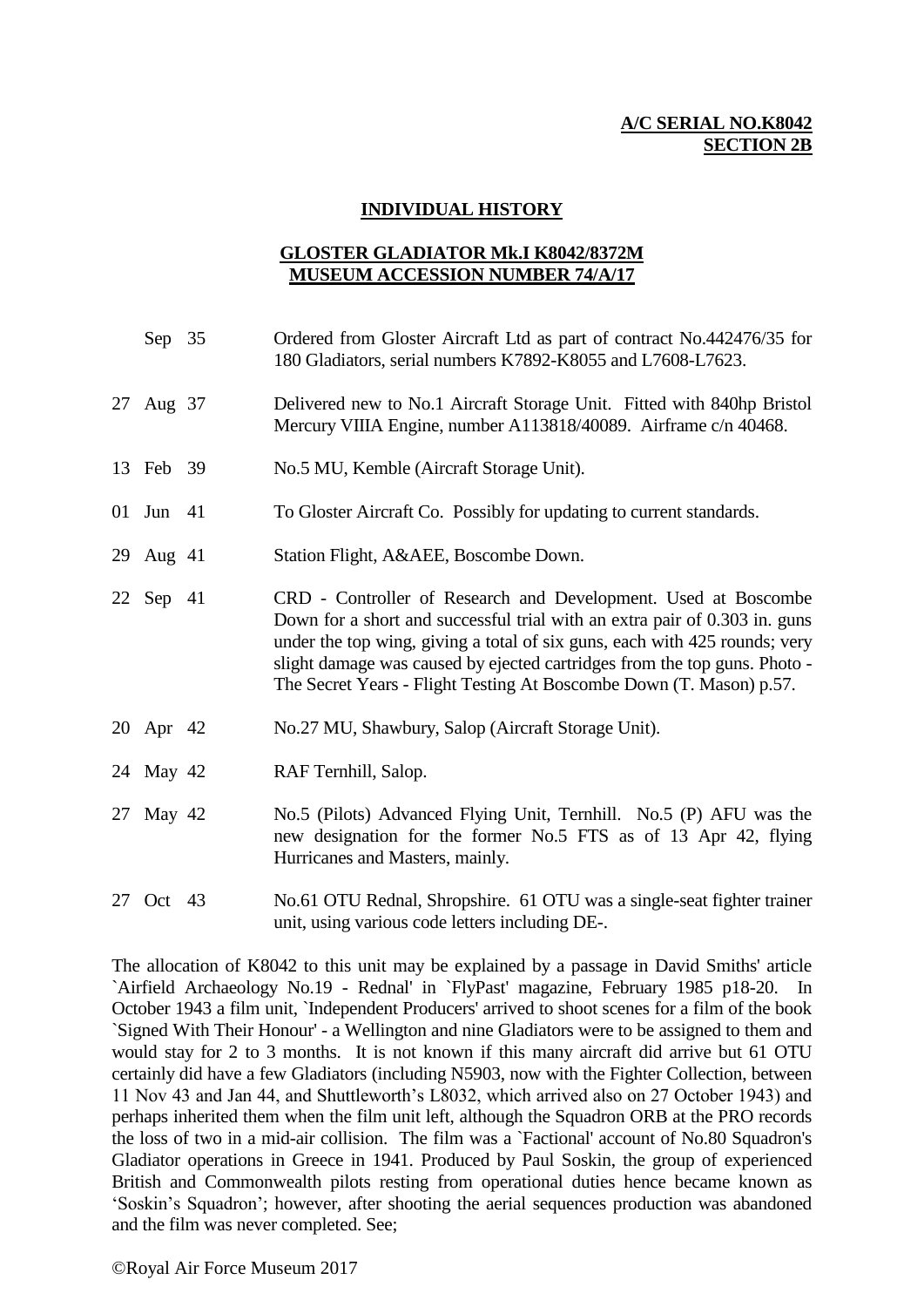[http://books.google.co.uk/books?id=mRRkLB3Q4esC&pg=PA149&lpg=PA149&dq=Paul+Sos](http://books.google.co.uk/books?id=mRRkLB3Q4esC&pg=PA149&lpg=PA149&dq=Paul+Soskin++Signed+With+Their+Honour&source=bl&ots=ReC4VRG9br&sig=jHxf8_Mygxg3r0LP0txM2Bwra84&hl=en&sa=X&ei=kvxcUoyEKaK20wXCvIDADQ&ved=0CC8Q6AEwAA#v=onepage&q=Paul%20Soskin%20-%20Signed%20With%20Their%20Honour&f=false) [kin++Signed+With+Their+Honour&source=bl&ots=ReC4VRG9br&sig=jHxf8\\_Mygxg3r0LP0](http://books.google.co.uk/books?id=mRRkLB3Q4esC&pg=PA149&lpg=PA149&dq=Paul+Soskin++Signed+With+Their+Honour&source=bl&ots=ReC4VRG9br&sig=jHxf8_Mygxg3r0LP0txM2Bwra84&hl=en&sa=X&ei=kvxcUoyEKaK20wXCvIDADQ&ved=0CC8Q6AEwAA#v=onepage&q=Paul%20Soskin%20-%20Signed%20With%20Their%20Honour&f=false) [txM2Bwra84&hl=en&sa=X&ei=kvxcUoyEKaK20wXCvIDADQ&ved=0CC8Q6AEwAA#v=o](http://books.google.co.uk/books?id=mRRkLB3Q4esC&pg=PA149&lpg=PA149&dq=Paul+Soskin++Signed+With+Their+Honour&source=bl&ots=ReC4VRG9br&sig=jHxf8_Mygxg3r0LP0txM2Bwra84&hl=en&sa=X&ei=kvxcUoyEKaK20wXCvIDADQ&ved=0CC8Q6AEwAA#v=onepage&q=Paul%20Soskin%20-%20Signed%20With%20Their%20Honour&f=false) [nepage&q=Paul%20Soskin%20-%20Signed%20With%20Their%20Honour&f=false](http://books.google.co.uk/books?id=mRRkLB3Q4esC&pg=PA149&lpg=PA149&dq=Paul+Soskin++Signed+With+Their+Honour&source=bl&ots=ReC4VRG9br&sig=jHxf8_Mygxg3r0LP0txM2Bwra84&hl=en&sa=X&ei=kvxcUoyEKaK20wXCvIDADQ&ved=0CC8Q6AEwAA#v=onepage&q=Paul%20Soskin%20-%20Signed%20With%20Their%20Honour&f=false)

| 11 Feb 44      | To Marshalls Flying Services of Cambridge at Teversham, Cambs.                                                                                                                                                                                                                                                                                                                                                                                                                                   |
|----------------|--------------------------------------------------------------------------------------------------------------------------------------------------------------------------------------------------------------------------------------------------------------------------------------------------------------------------------------------------------------------------------------------------------------------------------------------------------------------------------------------------|
| 14 Feb 44      | Damaged - Cat.B - Repaired in Works.                                                                                                                                                                                                                                                                                                                                                                                                                                                             |
| 17 Oct 44      | No.8 MU Little Rissington (Aircraft Storage Unit).                                                                                                                                                                                                                                                                                                                                                                                                                                               |
| 1945           | Earmarked as one of a number of 'obsolete aircraft for display purposes'<br>(PRO AIR 2/10, 187) and held in long-term storage.                                                                                                                                                                                                                                                                                                                                                                   |
| Mar 46         | Noted on home census of RAF aircraft.                                                                                                                                                                                                                                                                                                                                                                                                                                                            |
| 16 Mar 48      | Struck off charge as part of a clear out that year of display aircraft-<br>probably the RAFs' last Gladiator, though L8032, now with Shuttleworth,<br>which had been displayed in Hyde Park in June 1946, was not sold back<br>to the makers from No. 8 MU until 23 February 1948 along with the<br>Fighter Collection's Gladiator II N5903 (Glosters sold them on to Air<br>Service Training at Hamble in October 1950). K8042 seems to have been<br>retained however as a historical airframe. |
| Sep 50         | Displayed on Horseguards Parade. Aviation News 15-28 Jul 83, p.180.                                                                                                                                                                                                                                                                                                                                                                                                                              |
| Nov 54         | Part of the official Air Historical Branch Collection stored at RAF<br>Stanmore by this date.                                                                                                                                                                                                                                                                                                                                                                                                    |
| Jul<br>57      | Stored alongside many other AHB aircraft at No.15 MU, Wroughton,<br>Wilts.                                                                                                                                                                                                                                                                                                                                                                                                                       |
| c.1958-59      | Stored, in camouflage scheme, with AHB collection at RAF Fulbeck,<br>Lincs.                                                                                                                                                                                                                                                                                                                                                                                                                      |
| 1960           | Airfield Review 66 (Aug 94) records delivery of K8042 by road from<br>Cranwell to RAF Biggin Hill, Kent.                                                                                                                                                                                                                                                                                                                                                                                         |
| 12-18 Sep $60$ | Displayed on Horseguards Parade for Battle of Britain week. Photos:<br>Aviation News 15-28 Jul 83, p.180 & Military Aviation Review Feb 79<br>p.26; Airfix Magazine Dec 1960 p.318; Wrecks and Relics - The Album<br>$p.54$ (colour).                                                                                                                                                                                                                                                            |
| 1961           | Definitely stored at Biggin Hill by this date. Still there, painted in an<br>inaccurate camouflage scheme, in 1963. The aircraft retained these<br>colours until 1967. Photo - Veteran and Vintage Aircraft (Hunt -013355)<br>p.30.                                                                                                                                                                                                                                                              |
| 10 May 65      | Displayed at No.71 MU RAF Bicester, Oxon for royal visit, being<br>brought in by the resident No. 71 MU.                                                                                                                                                                                                                                                                                                                                                                                         |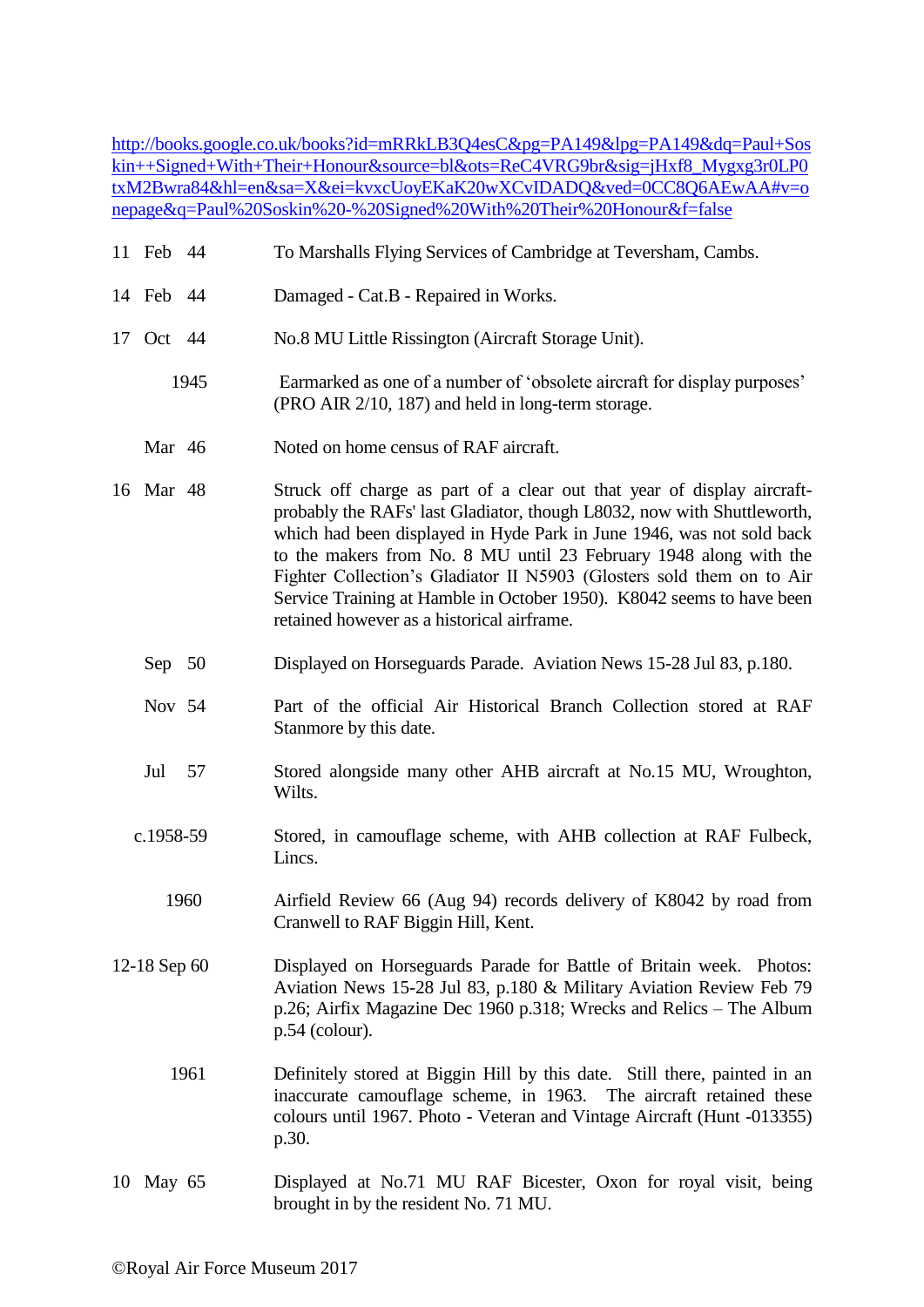| Nov $65$        | At RAFM store at RAF Henlow, Beds by this date, being erected by<br>24 November. Missing instruments and small fairings.                                                                                                                                                                                                                                       |
|-----------------|----------------------------------------------------------------------------------------------------------------------------------------------------------------------------------------------------------------------------------------------------------------------------------------------------------------------------------------------------------------|
| 3 Feb 67        | Refurbished at Henlow by RAFM technicians from this date, virtually<br>finished by 20 December 1967. See original restoration log in aircraft<br>department files and hand-written version in RAFM Henlow aircraft<br>restoration file. Photo - Air Pictorial Nov 1972 p.416.                                                                                  |
| 68<br>$14$ Jun  | Displayed at RAF's 50th Anniversary Royal Review, Abingdon, newly<br>restored to the markings of the CO's aircraft of No.87 Squadron at<br>Debden in 1938 to show a typical Fighter colour scheme of that period,<br>though retaining its original serial number.<br>Photos; Control Column Vol. 2 No. 5 p.4; Aeromilitaria Winter 2002 rear<br>cover (colour) |
| 05<br>68<br>Jul | Displayed at Founders' Day Air Display, RAF Hendon.                                                                                                                                                                                                                                                                                                            |
| Sep 68          | Displayed at Horse Guards Parade during Battle of Britain week.<br>Photo: Scale Models Aug 73 p.546; Flight International 3 Oct 1968<br>p.538; Aviation News 15 Jul - 28 Jul 1983 p.180.                                                                                                                                                                       |
| 30 Nov 71       | Delivered from Henlow to RAFM Hendon by this date. Museum opened<br>November 1972 - displayed in Main Hall. Photos; Control Column Feb<br>1972; Air Pictorial Nov 1972 p.417                                                                                                                                                                                   |
| 5<br>Sep 73     | Allotted RAF instructional serial 8372M.                                                                                                                                                                                                                                                                                                                       |
| 1978            | Moved to new Battle of Britain Museum where it remained on display<br>until October 2016.                                                                                                                                                                                                                                                                      |
| 3<br>Aug 98     | One of a number of aircraft donated to the RAFM by the MoD.                                                                                                                                                                                                                                                                                                    |
| 2016            | Partly dismantled for conservation assessment. Photo-Aeroplane June<br>2016 p.72. Dismantled; moved to Bomber Hall 14 November 2016.                                                                                                                                                                                                                           |
| 17 Nov 2016     | By road to RAFM Cosford for continued display; reassembled and on<br>display May 2017.                                                                                                                                                                                                                                                                         |

747 Gladiators were built, over 490 of them for the RAF. Several survive in Museum Collections:

| K8042 | RAF Museum Cosford (Mk.1)                                         |
|-------|-------------------------------------------------------------------|
| L8032 | (G-AMRK) Shuttleworth Collection - Airworthy (Mk.1)               |
| N5520 | `Faith' - Fuselage only at National War Museum, Valetta, Malta GC |